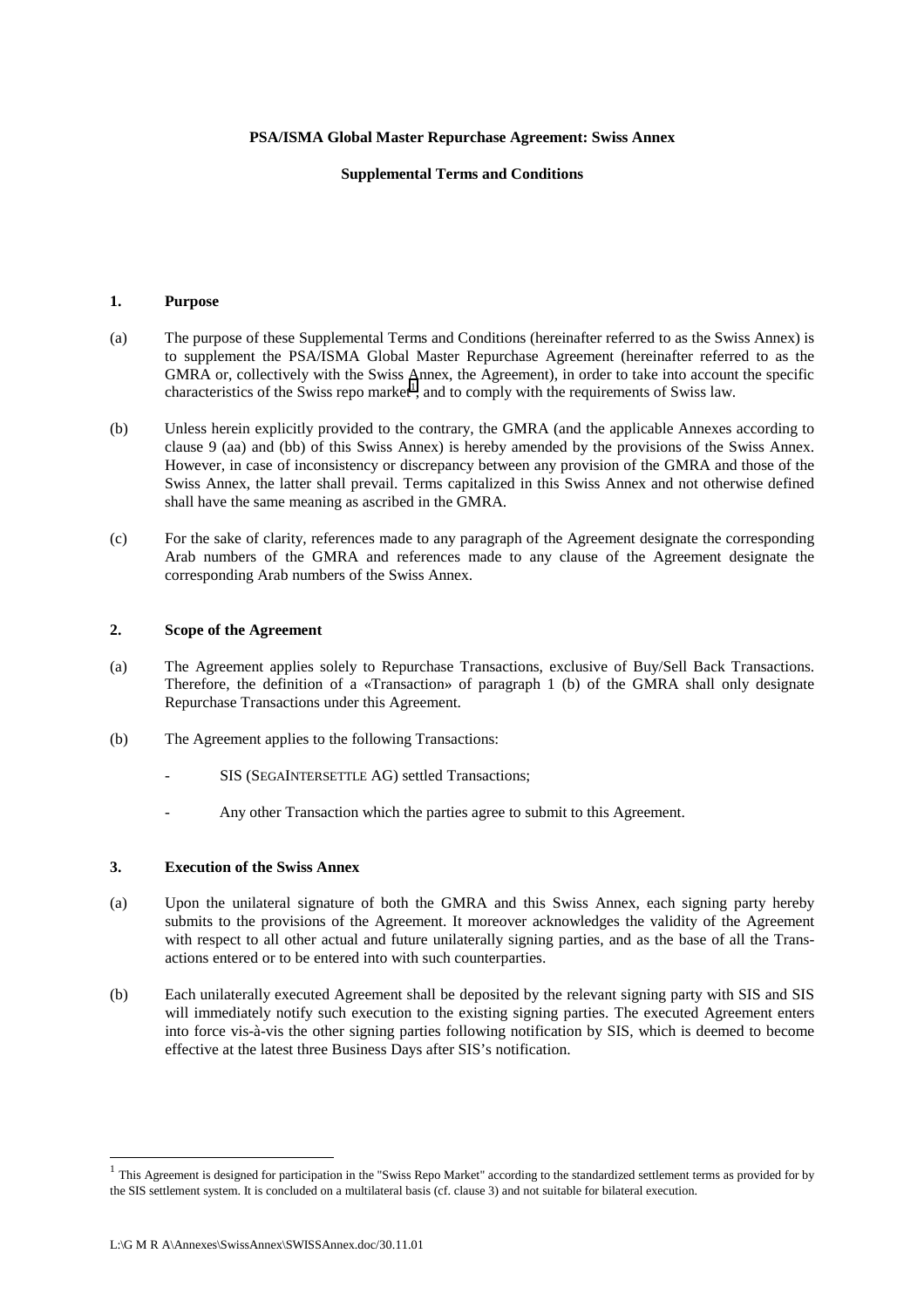# **4. Business Days**

Sub-paragraphs (i) to (iv) of paragraph (2) (d) of the Agreement are deleted and replaced by the following provision:

«any day on which a Transaction may be settled in the relevant Base Currency.»

# **5. Form of Confirmation**

Paragraph 3 (b) of the Agreement is amended by replacing the words from «shall promptly deliver (...)» to the end of the sentence by «shall on the same Business Day deliver to the other party a confirmation of such a Transaction In Writing (as defined below in paragraph 14 (a) (i) of the Agreement (as amended by clause 12 of this Swiss Annex)) or by facsimile (a *"Confirmation"*)»

### **6. Margin Maintenance**

The following provisions are applicable to every Transaction settled by SIS:

- (a) Paragraph 2 (aa) of the Agreement is amended by deleting from part (i) of the definition of 'Net Margin' the phrase «(including accrued interest on such Cash Margin which has not been paid to the other party)».
- (b) Paragraph 2 (aa) of the Agreement is amended by deleting from part (ii) of the definition of 'Net Margin' the phrase «(including accrued interest on such Cash Margin which has not been paid by the other Party)».
- (c) Paragraph 4 (f) of the Agreement is amended by adding at the end of such paragraph the following sentence:

«Such interest may however not be calculated and paid through the SIS system and can therefore only be agreed upon and settled separately.»

# **7. Payments and Transfers**

In the case of any Transaction under this Agreement which is to be settled through SIS, part (ii) of paragraph 6 (a) of the Agreement is amended by replacing the words «Euroclear and Cedel» by the words «SIS» and by deleting parts (iii) and (iv).

### **8. Substitution**

The first two sentences of paragraph 8 (d) of the Agreement also apply to (i) a request by a party which has transferred Cash Margin to the other party, that such Cash Margin be exchanged, before it is repaid by such other party, for the transfer of Margin Securities having a Market Value at the time of such transfer at least equal to that of such Cash Margin or (ii) a request by a party which has transferred Margin Securities to the other party, that Equivalent Margin Securities be exchanged, before they are transferred back by such other party, for the transfer of Cash Margin in an amount at the time of transfer at least equal to the Market Value of such Equivalent Margin Securities.

# **9. Elections under Annex I of the GMRA**

Whenever the Swiss Annex is applicable, the following elections (with respect to Annex I - Supplemental Terms or Conditions, paragraph 1) shall apply: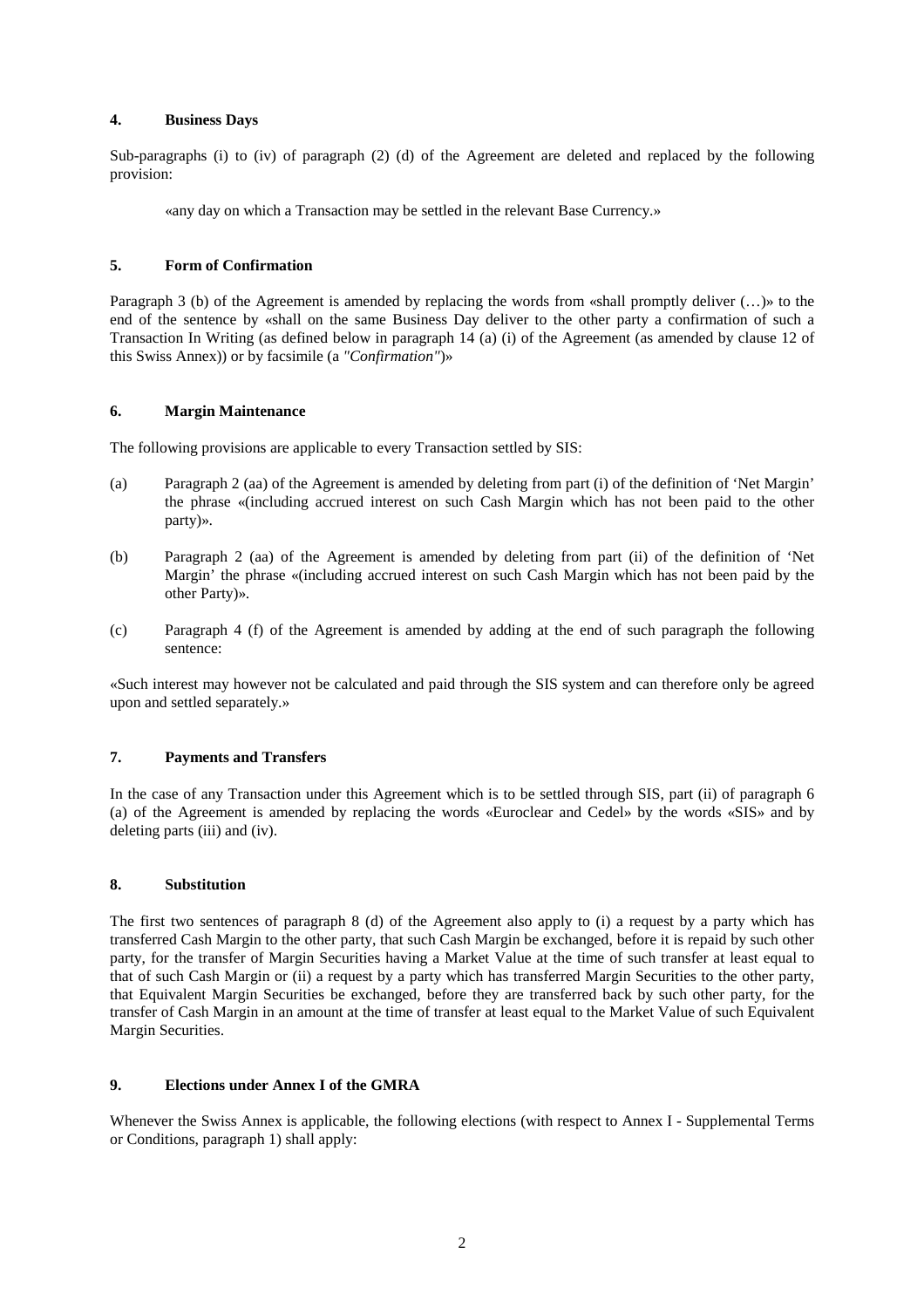- (a) Paragraph 1. Buy/Sell Back Transactions may not be effected under this Agreement and, accordingly, Annex III will not apply.
- (b) Paragraph 1. Agency Transactions may not be effected under this Agreement and, accordingly, Annex IV will not apply.
- (c) Paragraph 2 (c). The Base Currency shall be, unless otherwise agreed, the Swiss franc (CHF).
- (f) Paragraph 2 (y). The pricing source for calculation of the Market Value shall be any generally accepted source which publishes on a regular basis quotations for the relevant Securities and upon which the parties have agreed. If no quotation is available on any valuation day, the reference quotation of the agreed pricing source will be applicable. In case of interest bearing Securities, accrued interest must be included in the price calculation.
- (g) Paragraph 2 (kk). The Spot Rate definition of paragraph 2(kk) shall apply.
- (h) Paragraph 3 (b). Seller or Buyer to deliver confirmation.
- (i) Paragraph 4 (f). Interest on Cash Margin shall not apply, unless provided for separately in accordance with clause 6 (d) of this Swiss Annex.
- (j) Paragraph 4 (g). Margin Transfers, whether Securities or cash, shall be due on the same Business Day if the margin call is made by the other party until 12:00 a.m. (CET) at the latest. For margin calls made later than this time, delivery shall be due on the following Business Day.

Whenever the Swiss Annex is applicable, the following elections (with respect to Annex I - Supplemental Terms or Conditions, paragraph 2) shall apply:

- (a) The equities Annex (Annex I, Part 2 to the GMRA)
- (b) The Net Paying Securities Annex (Annex VIII to the GMRA)
- (c) The EMU Annex
- (d) Securities issued by a company which holds directly or indirectly 20 % or more of the share capital or the voting rights in a party to this Agreement, Securities issued by a company the share capital and voting rights of which are detained by such party in the same proportion, as well as Securities issued by a party are not accepted as Purchased Securities, New Purchased Securities or Margin Securities.

# **10. Events of Default and Act of Insolvency**

Whenever one or both Parties to any Transaction under this Agreement is or are subject to the bankruptcy and/or composition chapters of the Swiss Federal Law on Debt Collection and Bankruptcy or the specific provisions of the Swiss banking legislation pertaining to composition proceedings applicable to banks, paragraph 2 (a) of the Agreement is amended by the addition of the following sub-paragraph (vii):

«(vii) For the avoidance of doubt, the opening of a bankruptcy ('Konkurseröffnung') against such party by decision of a bankruptcy court or the filing by or against such party of a composition proceeding or any other insolvency related proceeding, in which case, without limiting paragraph 10 (a) (iv) of the Agreement, the occurrence of an Act of Insolvency referred to in this sub-paragraph (vii) shall constitute an immediate Event of Default with respect to which it shall not be necessary to serve a Default Notice.»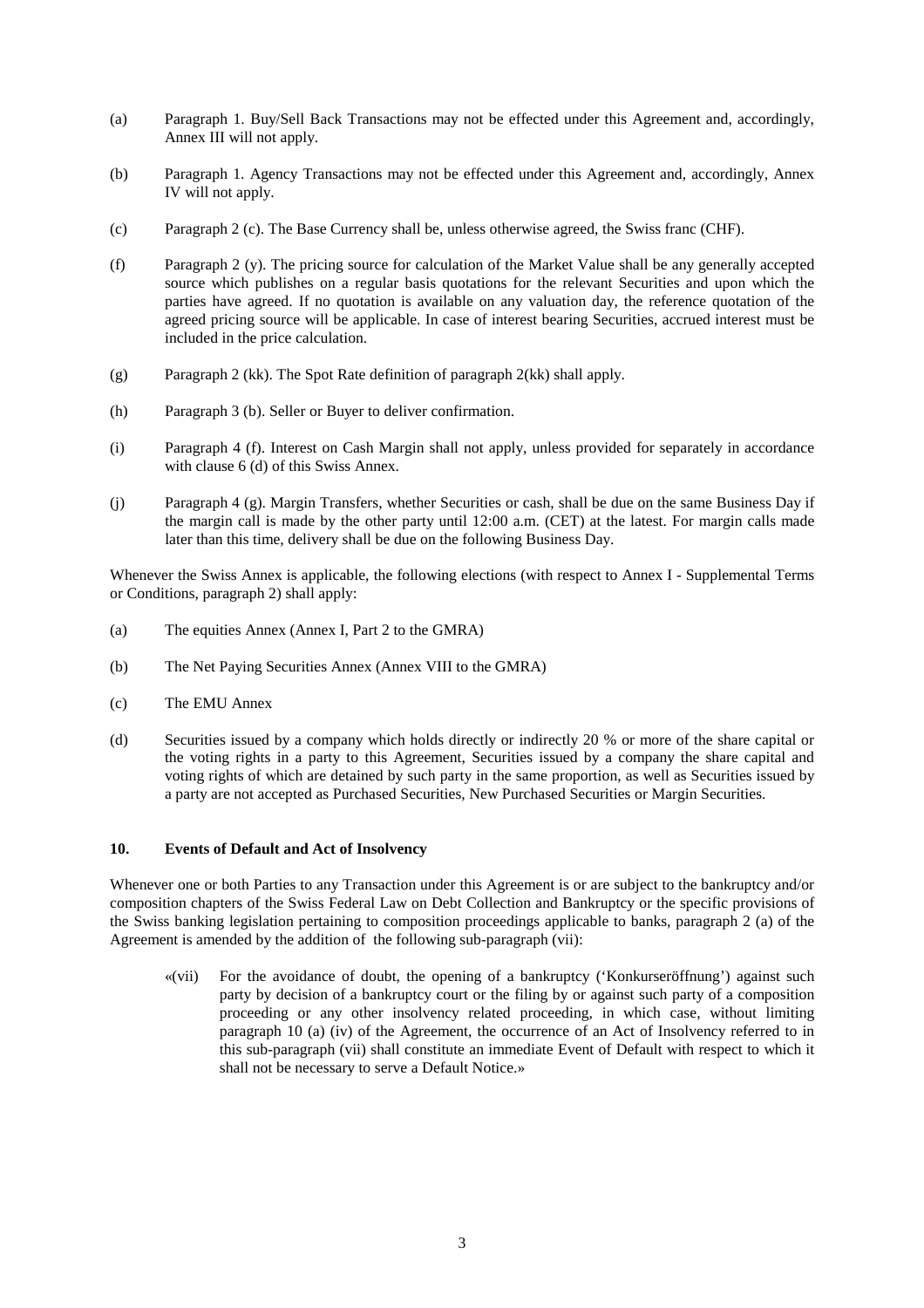### **11. Interest**

- (a) In any case, subject to Paragraph 7 (a) of the Agreement, where the Contractual Currency is the Swiss Franc (CHF) or euro, Paragraph 2 (u) of the Agreement shall be amended by adding the following provisions:
	- (i) in respect of the Swiss Franc (CHF):

«'Lombard Rate' means, in relation to any sum in Swiss Francs (CHF), the interest rate published and fixed daily by the Swiss National Bank for its collateralized overnight lending to Swiss banks, as quoted on Page 8629 on the Telerate Service or any succeeding page thereafter on the date on which it is to be determined.»

(ii) in respect of the euro:

«'EURIBOR' means, in relation to any sum in euro, the one-month interest rate published and fixed daily by Bridge on Page 248 on the Telerate Service (or such other page as may replace that page on that service) as of 11:00 a.m. (CET) on the date on which it is to be determined»

- (b) Paragraph 12 of the Agreement is amended by inserting after «(…) LIBOR» the words «,plus 2%,»
- (c) In any case, subject to Paragraph 7 (a) of the Agreement, where the Contractual Currency is the Swiss Franc (CHF) or euro, Paragraph 12 of the Agreement (as amended by clause 11 (b) of this Swiss Annex) is amended by replacing the phrase starting from  $\mathcal{L}(\ldots)$  LIBOR, plus 2%, » on the fourth line, to the end of the paragraph, by the following wording:
	- (i) in respect of the CHF:

 $\mathcal{A}(\ldots)$  the Lombard Rate, as defined in paragraph 2(u) of the Agreement (as amended by clause 11. (a) (i) of this Swiss Annex), on a 360 day count basis for the actual number of days elapsed since and including the date on which payment was due, but excluding the effective payment date».

(ii) in respect of the euro:

 $\mathcal{A}(\ldots)$  EURIBOR, as defined in paragraph 2(u) of this Swiss Annex (as amended by clause 11. (a) (ii) of this Swiss Annex), plus 2%, on a 360 day count basis for the actual number of days elapsed since and including the date on which payment was due, but excluding the effective payment date»

#### **12. Notices**

Paragraph 14 (a) (i) of the Agreement is amended by the addition of the following sentence after the words «(...) in writing;»:

«for the avoidance of any doubt, the term 'In Writing' includes any communication by letter (mail or courier), SWIFT, tested telex or tested transmission of electronic data.»

# **13. Swiss Stamp Duty**

Transactions entered into under this Agreement meet the requirements of Directive S-02.140 of the Swiss Federal Tax Administration «Repurchase Agreement (Repo- and Reverse Repo Transactions)» and are not subject to Swiss stamp duty.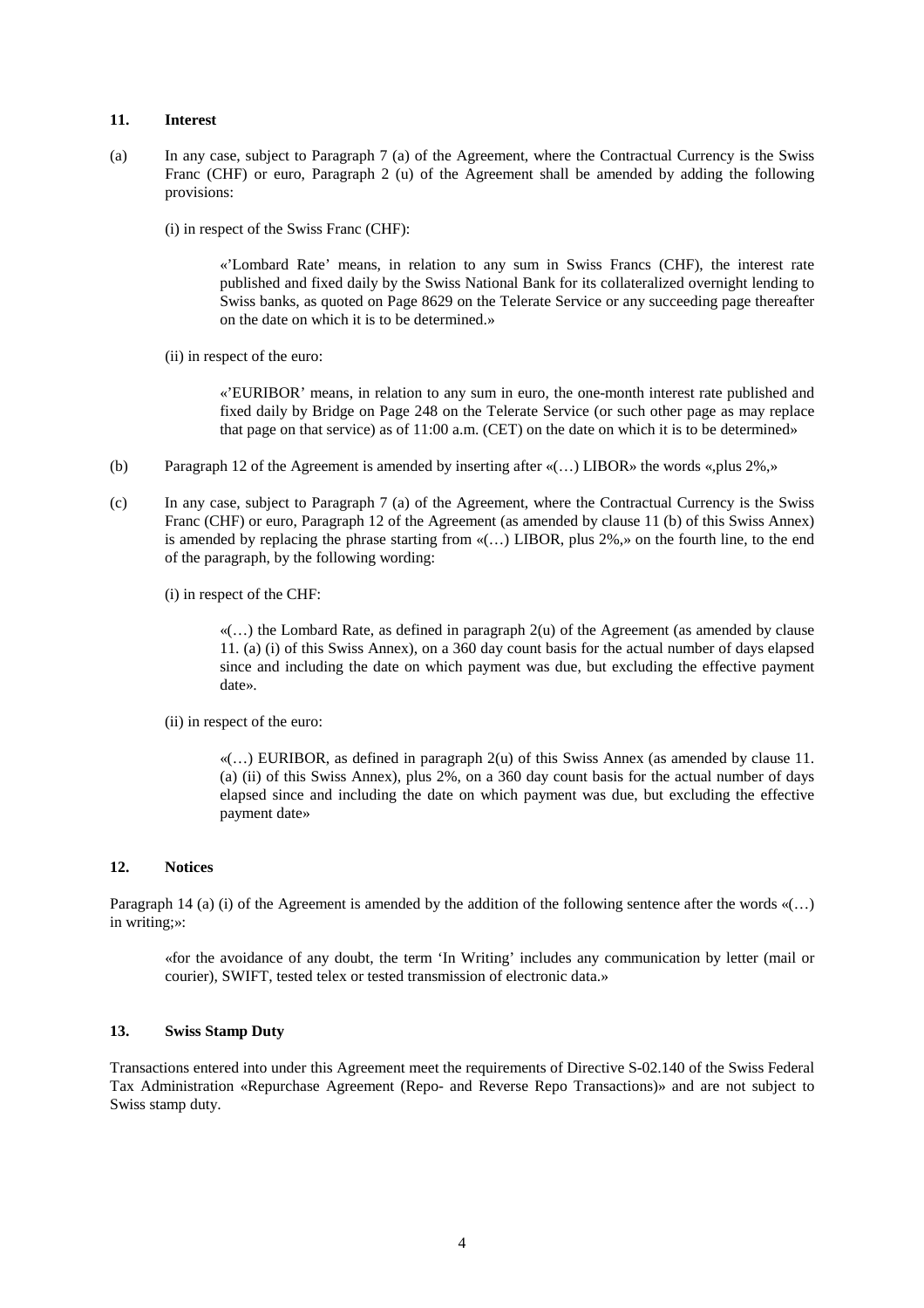### **14. Swiss Withholding Tax on Price Differentials**

- (a) When the Seller is a bank in Switzerland within the meaning of the Swiss banking or withholding tax legislation and the Buyer is neither a Swiss bank within the meaning of Swiss banking legislation nor a foreign bank nor a regulated broker, then the Price Differential to be credited to the Buyer is subject to Swiss federal withholding tax.
- (b) Notwithstanding any right the Buyer may have to claim back the whole or part of the amount so deducted, (in accordance with the Swiss federal withholding tax law, the directives applicable thereto, a double tax treaty or otherwise), the Seller is liable to withhold from the Price Differential the full Swiss withholding tax.
- (c) Paragraph 6 (b) of this Agreement containing the obligation to pay additional amounts in the case of withholding (gross-up obligation) is herewith expressly excluded and does not apply in case of Swiss federal withholding tax on the Price Differential.

# **15. Compensatory Amounts (Income Payments)**

(a) In any case where either Purchased Securities or Margin Securities are Net Paying Securities, the last phrase of paragraph 5 of the Agreement is amended by replacing such phrase, after the end of subparagraph (ii), by the following wording:

«to avoid any doubt, references in this paragraph to the amount of any income paid by the issuer of any Securities shall be to an amount (whether the original income paid by the issuer or an entirely equal amount paid by Buyer [for Purchased Securities] or credited by the second party [for Margin Securities], both herein referred to as Compensatory Amounts) paid or credited after deduction of any tax which it is the legal duty of Buyer or the second party to withhold. The beneficiary of the Compensatory Amount must be placed in the same situation as if the Securities had not been transferred to the Buyer or the second party.»

(b) Swiss Securities:

If the term of a particular Transaction extends over an Income Payment Date and the Buyer has to transfer or credit a Compensatory Amount (as defined in paragraph 5 of the Agreement, the latter as amended by clause 15 (a) of this Swiss Annex) to the Seller and if the corresponding distribution (whether in the form of interest, dividend or otherwise) by the issuer of such Security is subject to Swiss federal withholding tax, an additional remittance of Swiss federal withholding tax on such Compensatory Amount shall be ensured or effected to the relevant tax authorities as provided below:

- (i) If the Buyer is a bank in Switzerland within the meaning of Swiss banking legislation, the Buyer will be liable to ensure or effect the additional remittance of Swiss federal withholding tax.
- (ii) If the Buyer is a Swiss party but not a bank within the meaning of Swiss banking legislation or is a party domiciled outside of Switzerland, the Swiss Seller will be liable to ensure or effect the additional remittance of Swiss federal withholding tax.
- (c) Foreign Securities:

If a Compensatory Amount relates to Securities issued by a foreign (i.e. non-Swiss) issuer and the distribution on such foreign Securities is subject to a foreign withholding tax, the Swiss regulations regarding Securities Lending and Borrowing will apply:

(i) If the Buyer and the Seller are both domiciled in Switzerland, the Compensatory Amount will be the same as the original amount paid by the Issuer of the relevant Securities to the Buyer. However, when the relevant Securities are US Securities, the regulations pertaining to the supplemental US withholding tax (as in force at that time in Switzerland) shall apply.